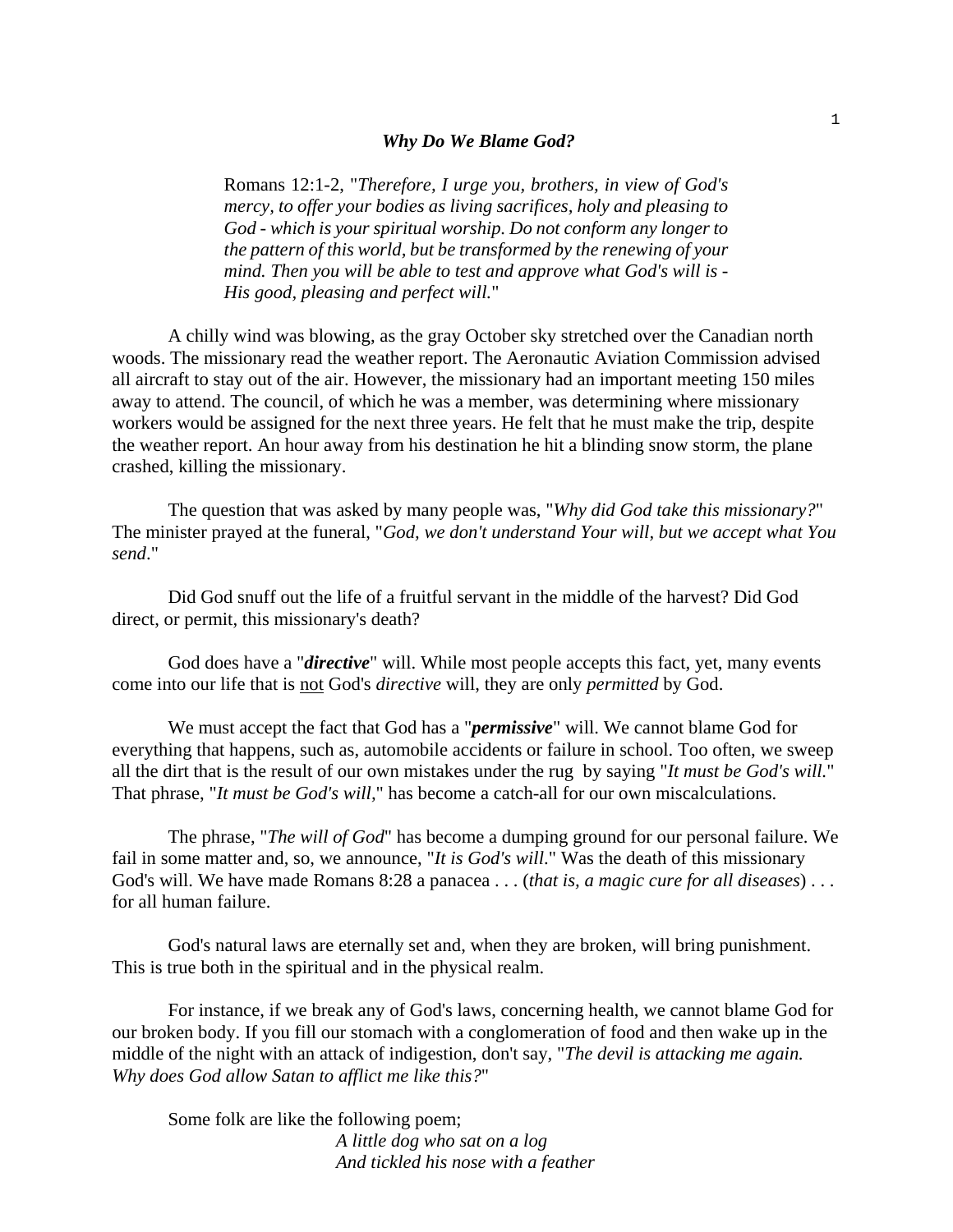## *Of course, he sneezed, sniffled and wheezed Then blamed it on the weather.*

If we do not see to it that our bodies receive sufficient fresh air, sunshine, cleanliness and exercise, we cannot blame our illness on anyone but ourselves. If we are inclined to overwork, and lack sufficient rest . . . (for mind or body) . . . if would be wrong to blame God when the consequences arrive as a result for our not taking the time for leisure. If we unwisely strain our eyes, we cannot charge God the blame. We are inclined to dress according to style, rather than being sensible about whatever the weather is, who else can we blame, but ourselves? Some who wear shoes that are stylish, rather than comfortable, can't blame God for sore feet. Those who are careless in their food and drink, will reap the consequences, or, in other ways, mistreat their bodies, and should not pray for God to take a way the aftermath of whatever the result might be.

Another mistake for some, is to make God's will a "*rocking chair*" experience. By this I mean the person who is passive in his approach to the happenings of life, one who just yields to circumstances and, then, blame God when *nothing* happens.

Scripture commands us to, "*fight the good fight*," to "*work for the night is coming*," to "*lay hold*," to "*knock, seek and ask*" and to "*strive*." These Scriptures teach that we are not to just sit in our rocking chair and wait for God's perfect will to come our way.

When God commands us to **do something** and we do not fulfill what He commands, we must not blame the results on "*God's will*," but, rather, realize that it is our own unwillingness to carry out God's will.

We must understand God's will and God's law go hand in hand.

Why did God take this missionary, which we told about at the beginning of this study? The answer is simply, that he broke a law of God's nature. Certainly, God *could have* worked a miracle, however, in this case, just as God permits broken health when health laws are broken, God "*permitted*" the laws of nature to take the life of this missionary.

God is not trying to hide His will from us. God's *directive will* is reflected by both the "*laws of nature***,"** which are in the world, and the "*laws of God***,"** which are given to us in the Bible. God's will is expressed in His laws.

## **The World of creation reflects God's "***Natural laws***," The Word of God reflects God's "***Spiritual laws*."

We cannot go against the laws of nature and not suffer the consequences. If you jump off a high building, the law of nature . . . "*gravity*" . . . will take over. And, we cannot go against the laws of Scripture. God's will is written in the pages of Scripture. The facts of God's Word is far more important than feelings.

However, there is also a "*personal will of God*" for each individual, which, of course, differs from person to person. It is expressed in Romans 8:26-27, which states, "*The Spirit helps us in our weakness. . .* [what is our weakness?] . . . *We do not know what we ought to pray, but*